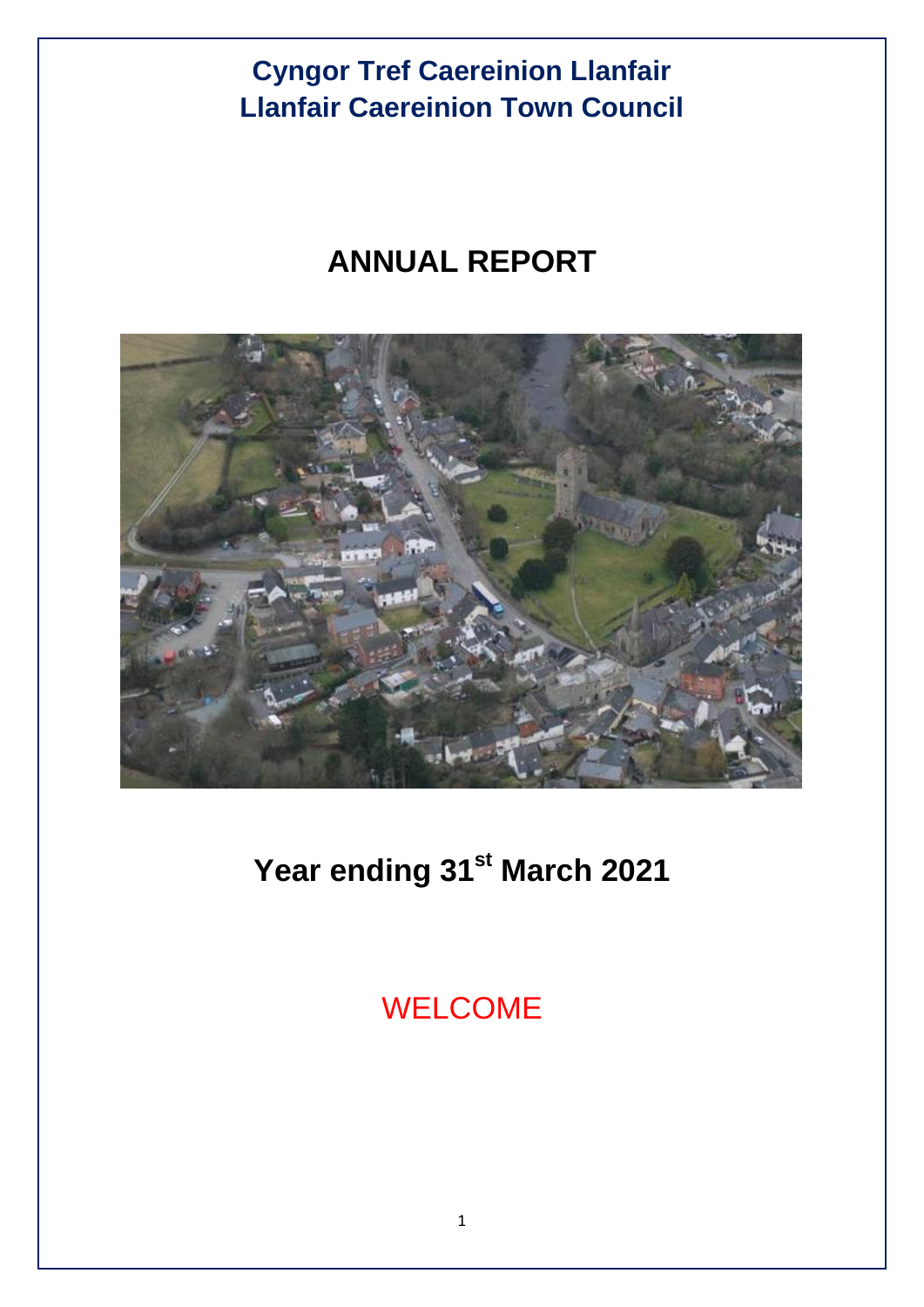

#### **CONTENTS**

- 1. Llanfair Caereinion Town Council
- 2. Information about Llanfair Caereinion
- 3. Councillors and Town Clerk
- 4. Trusts
- 5. External Membership
- 6. Power of well-being
- 7. Climate Change
- 8. Achievements
- 9. Annual Return
- 10. Town Plan
- 11. Covid 19
- 12. Other things happening around the Town
- 13. Plans for 2021-2022
- 14. Signatures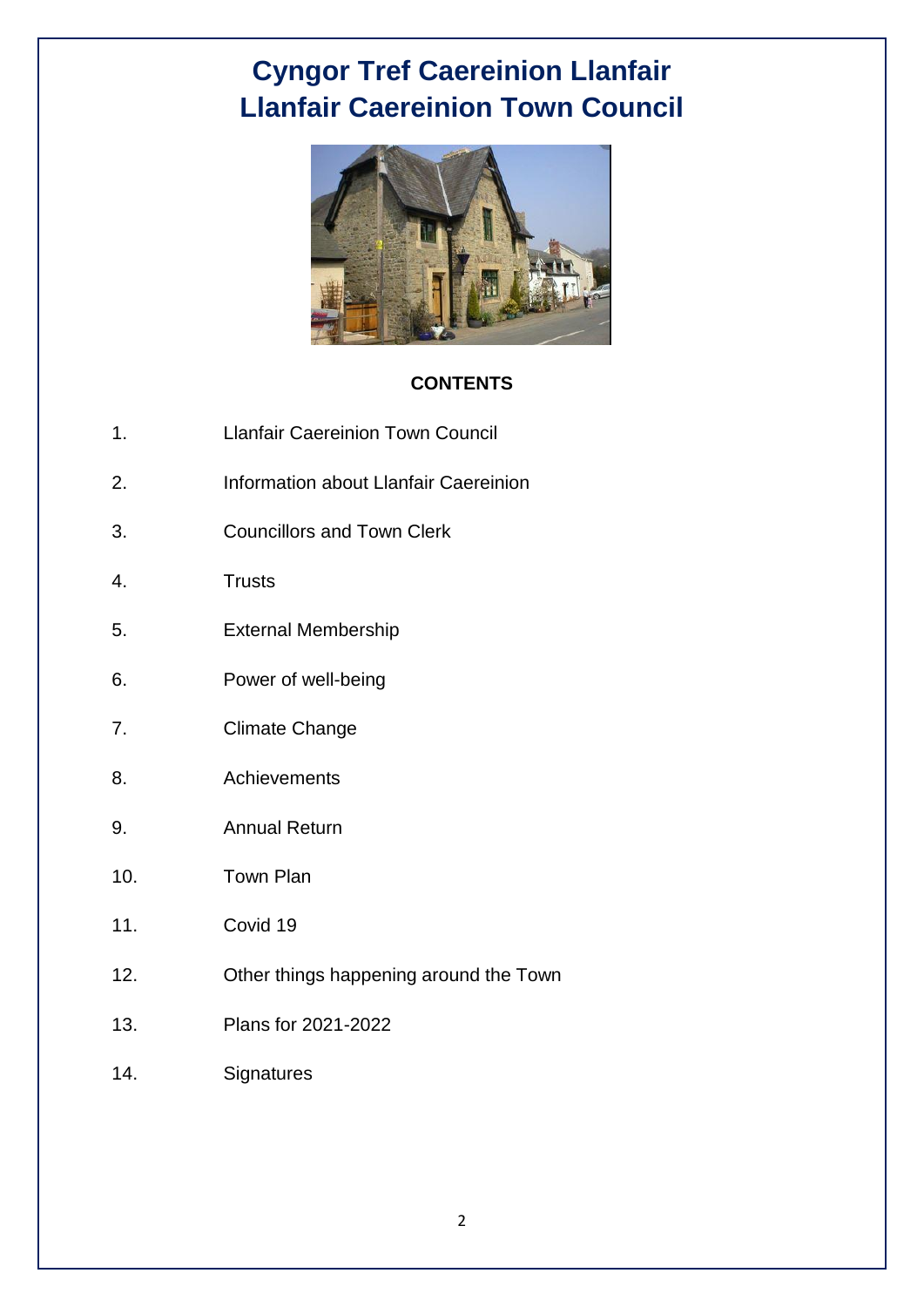

#### **1. Llanfair Caereinion Town Council**

Llanfair Caereinion Town Council was formed in 1974 under the Local Government Act 1972. It covers an area including Heniarth, part of Cyfronydd, Rhiwhiriaeth, Melin Y Ddol, part of Llanerfyl and the Town itself.

Llanfair Caereinion Town Council a medium sized Community (town) Council. It provides grass roots services to all parts of its community. The Council's strategic direction is set by elected Councillors (Members) who oversee the Town Clerk who is responsible for delivering services on a day to day basis.

Details of the elected members and how to contact them are available at [www.llanfairtowncouncil.co.uk](http://www.llanfairtowncouncil.co.uk/) .

Notices of meetings, agendas, reports and minutes can also be viewed here, along with many governance documents and other information about the Council.

The Council derives almost all of its funds from its precept. That is, an additional amount which is added to Council Tax bills based upon the Council's estimated expenditure.

For the financial year 2020/2021 the Council estimated that it needed to spend £40,000 from the precept.

The Town Council is responsible a number of local services including Mount Field, Deri Woods & Goat Field, Public Toilets, Playground, Tennis Court, Bowling Green, Chapel of Rest, Erw Ddwr, St Marys Churchyard, Council Office, signs and street furniture along with other minor responsibilities which contribute to the well-being of Llanfair Caereinion and its communities.

The Councils prime responsibility is to represent the Community including being a statutory consultee regarding planning matters.

The Full Council generally meets on the  $4<sup>th</sup>$  Monday of each month (except August). There is a Council Services Committee which oversees the Council Services.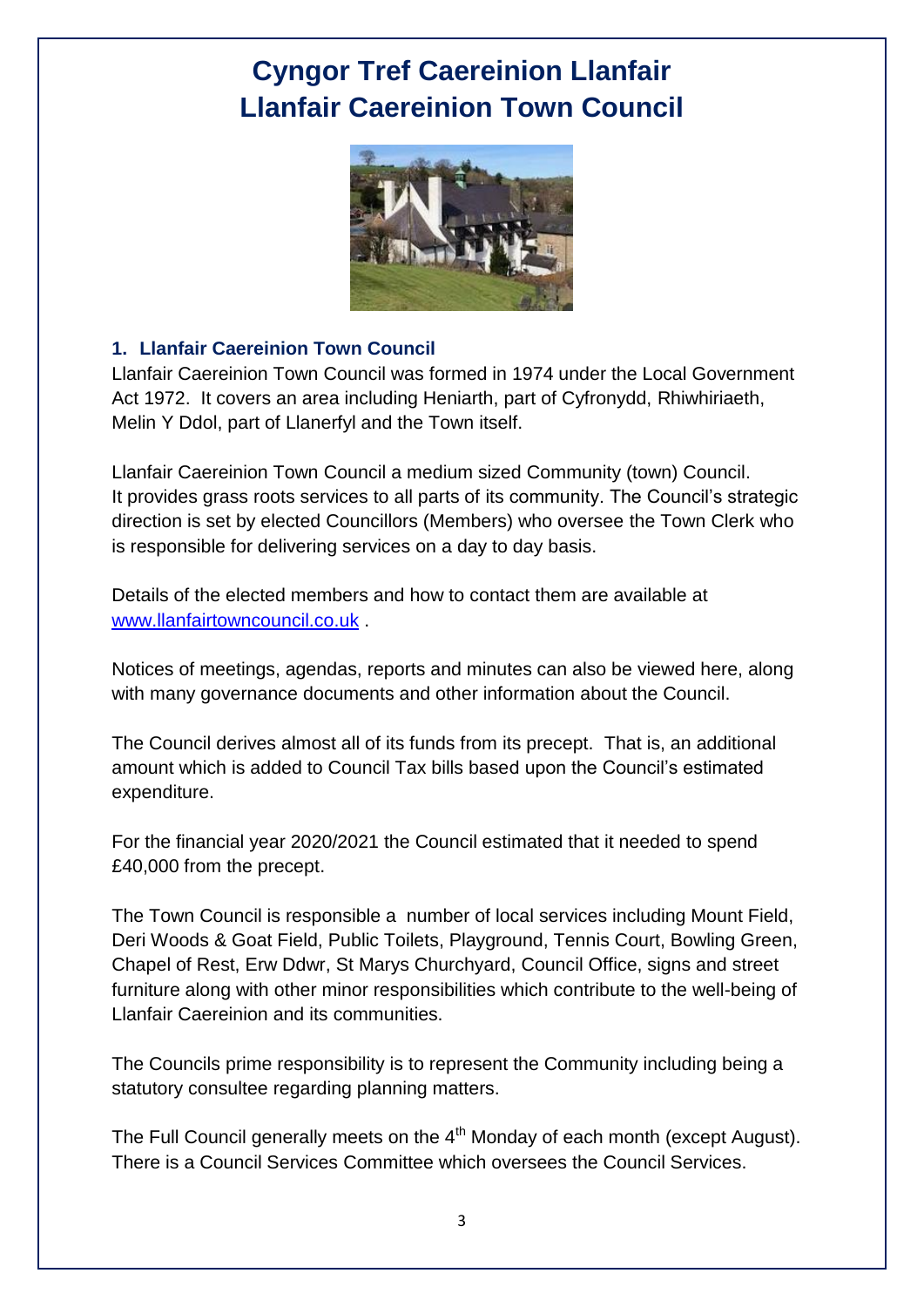Also there is a Finance, Planning & General Purposes Committee which oversees finance, events, the Town Plan and other general matters.

The Council is working towards being a Quality Council. This involves 80% of Councillors being elected, unqualified accounts and a qualified Town Clerk.

The new Town Clerk meets this requirement with the Council working towards the other two requirements.

The Council also has a compliant Website.



#### **2. Information about Llanfair Caereinion**

Llanfair Caereinion Town Council serves a population of around 2,000 within the Banwy Valley, in the eastern part of Montgomeryshire.

Today, Llanfair Caereinion is essentially rural with a small town in the centre of its ward on the Rive Banwy.

There is a large Church with Churchyard in the centre of the Town along with two Chapels.

A variety of shops in the Town include Londis, Spar, Local Butchers, Antique stores, Veterinary Practice , Large agricultural general stores, Newsagents , Post Office, Fish & Chip shop, Barbers, Hairdressers and a dentist. There are also 3 thriving public houses serving food daily. There are two petrol filling stations with garage repair facilities . The town is blessed to have its own Fire Station

There are other many other local businesses along with an array of caravan parks and bed & breakfast establishments.

The main tourist attraction is the Welshpool & Llanfair Light Railway who has over 200 regular volunteers who support the Town.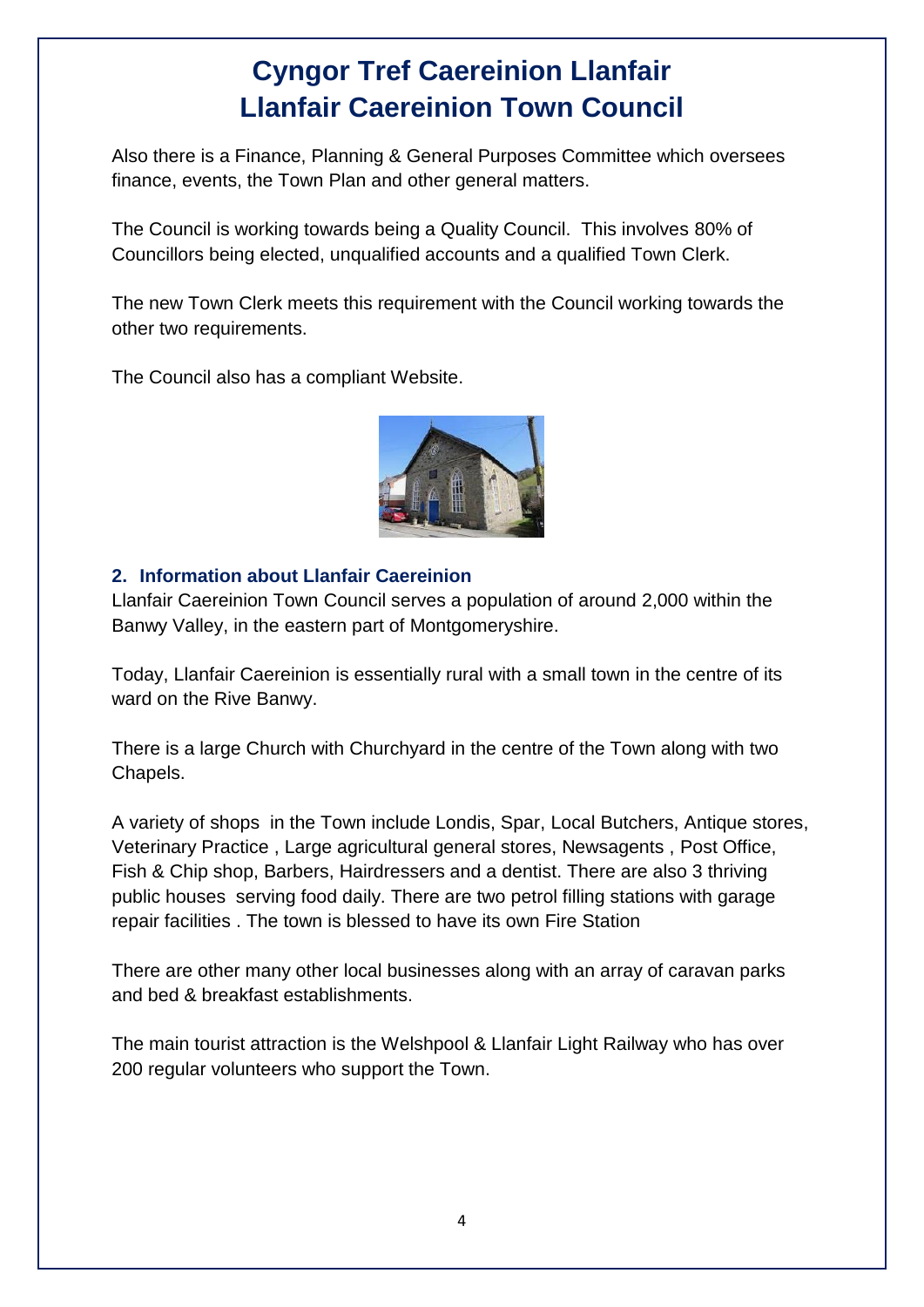There is a Town Trail (at construction stage); Deri Woods walk by the river, a playground and recreation ground.



### **3. Councillors and Town Clerk**

The Council has just one ward with 12 Councillors. At the date of this report there was one vacancy (subsequently filled by the election of Cllr R Derricutt). There are 6 elected and 6 co-opted Councillors.

Details of the Councillors and how to contact them can be found on the Councils website at [www.llanfairtowncouncil.co.uk](http://www.llanfairtowncouncil.co.uk/) .

Councillors are not paid and have not claimed any allowances during the year ending 31<sup>st</sup> March 2021.

Currently the Councillors are

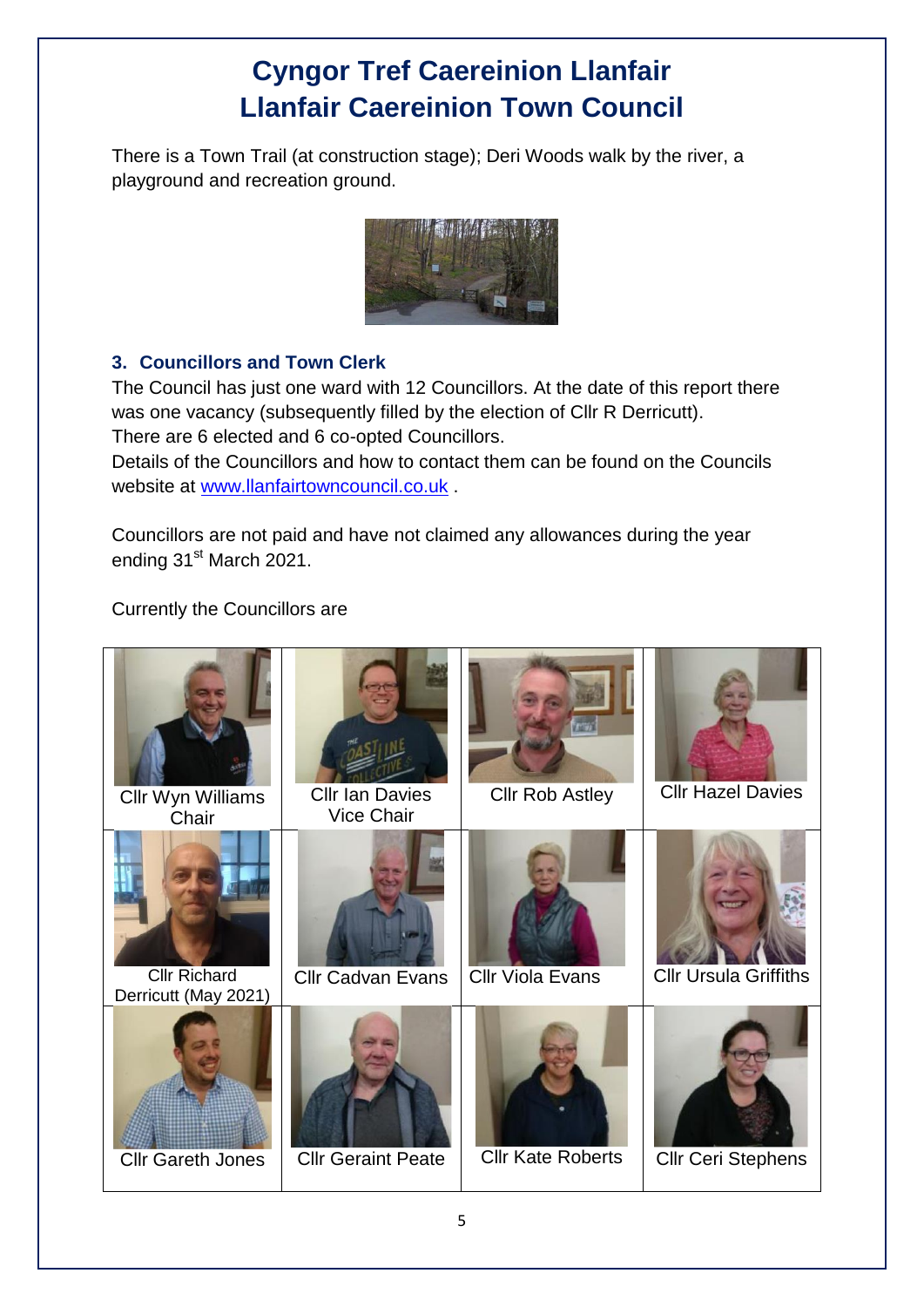

For almost all of the year the Council has been without a Town Clerk & Responsible Financial Officer with Mr Robert A Robinson being appointed on 1<sup>st</sup> March 2021.

During the current year there was a casual vacancy which was filled by the election of Cllr Richard Derricutt in May 2021.



#### **4. Trusts**

The Council has managed two Trusts during the year as follows:

#### **Recreation and Playing Field Charity – No 525514 (Mount Field)**

The Council managed the above Charity and funded its activities in the financial year to  $31<sup>st</sup>$  March 2021. The Council is the Corporate Trustee of this Charity.

#### **Deri Woods Recreation Ground Charity – 524413**

The Council managed the above Charity and funded its activities in the financial year to  $31<sup>st</sup>$  March 2021. The Council is the Corporate Trustee of this Charity.

#### **5. External Membership**

The Council has continued its external interest in the following:

- a) The Institute Committee
- b) The Llanfair Partnership

There are plans to extend the Councils interest in the Youth, Business and Local Events.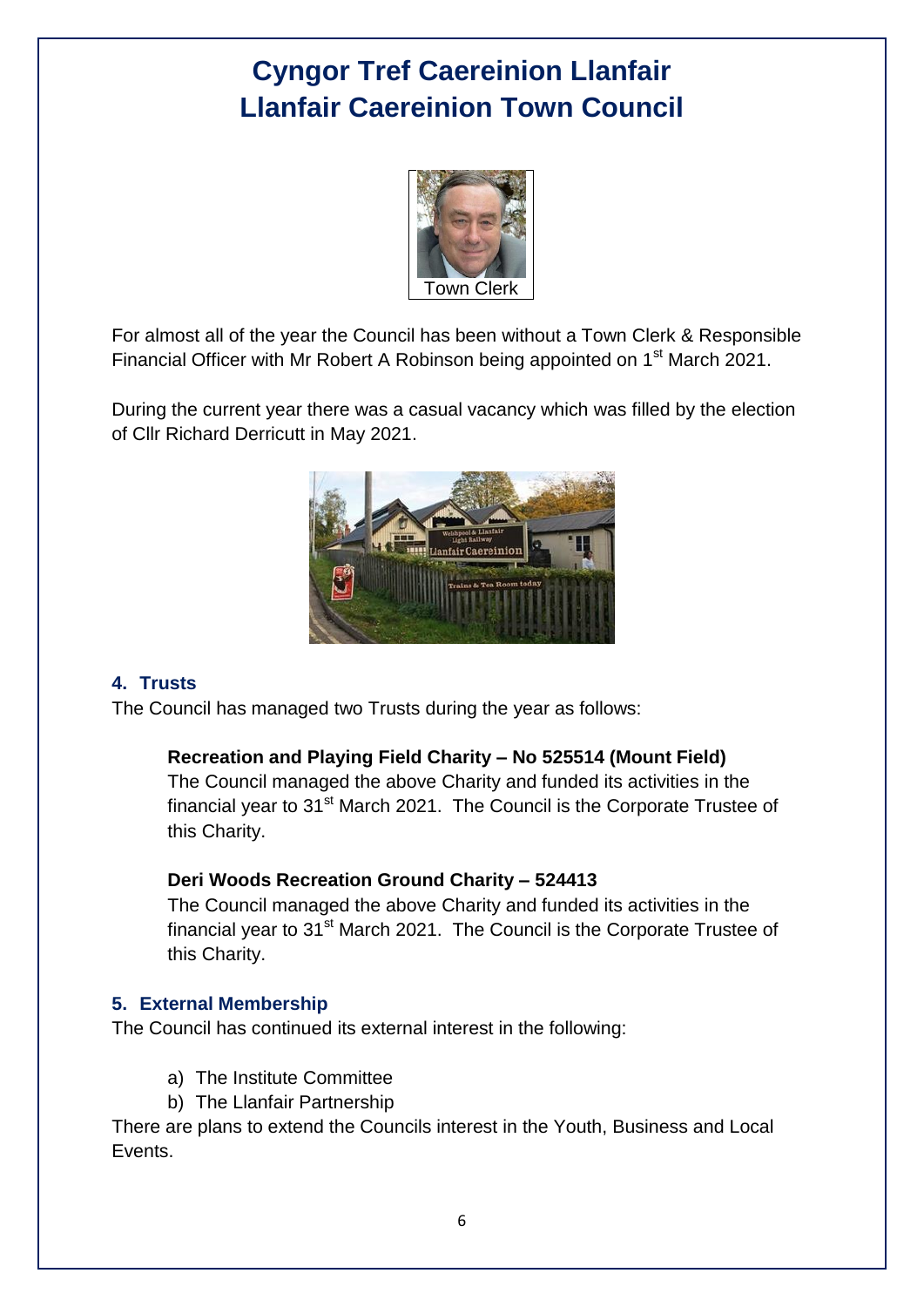

#### **6. Power of well-being**

The Council is looking to prepare a well-being plan and assessment during the 2021-2022 financial year.

### **7. Climate Change**

The Council has agreed to progress towards adopting a Climate Change Plan in the 2021-2022 financial year.

#### **8. Achievements**

During the year the Council achieved the following:

### **i) Deri Woods & Goat Field**

Moving towards finishing the works to improve Deri Woods and Goat Field in partnership with the Montgomery Wildlife Trust and local Volunteer Group. These works were funded by a substantial Heritage Lottery Grant.

#### **ii) Town Trail**

The gaining of a grant for a Town Trail including a horse sculpture. The project is being planned and should be completed early in the next financial year.

#### **iii) Council Office**

Entering into an agreement to lease an office in the Institute for the Council and Town Clerk.

#### **iv) Website**

The website has been upgraded to give more information to the Community.

### **v) Library**

A five year plan has been agreed to sustain the library including funding from the Town Council.

### **vi) Fence by bridge over the River Banwy**

Planning towards completing a new fence along the river by the footbridge.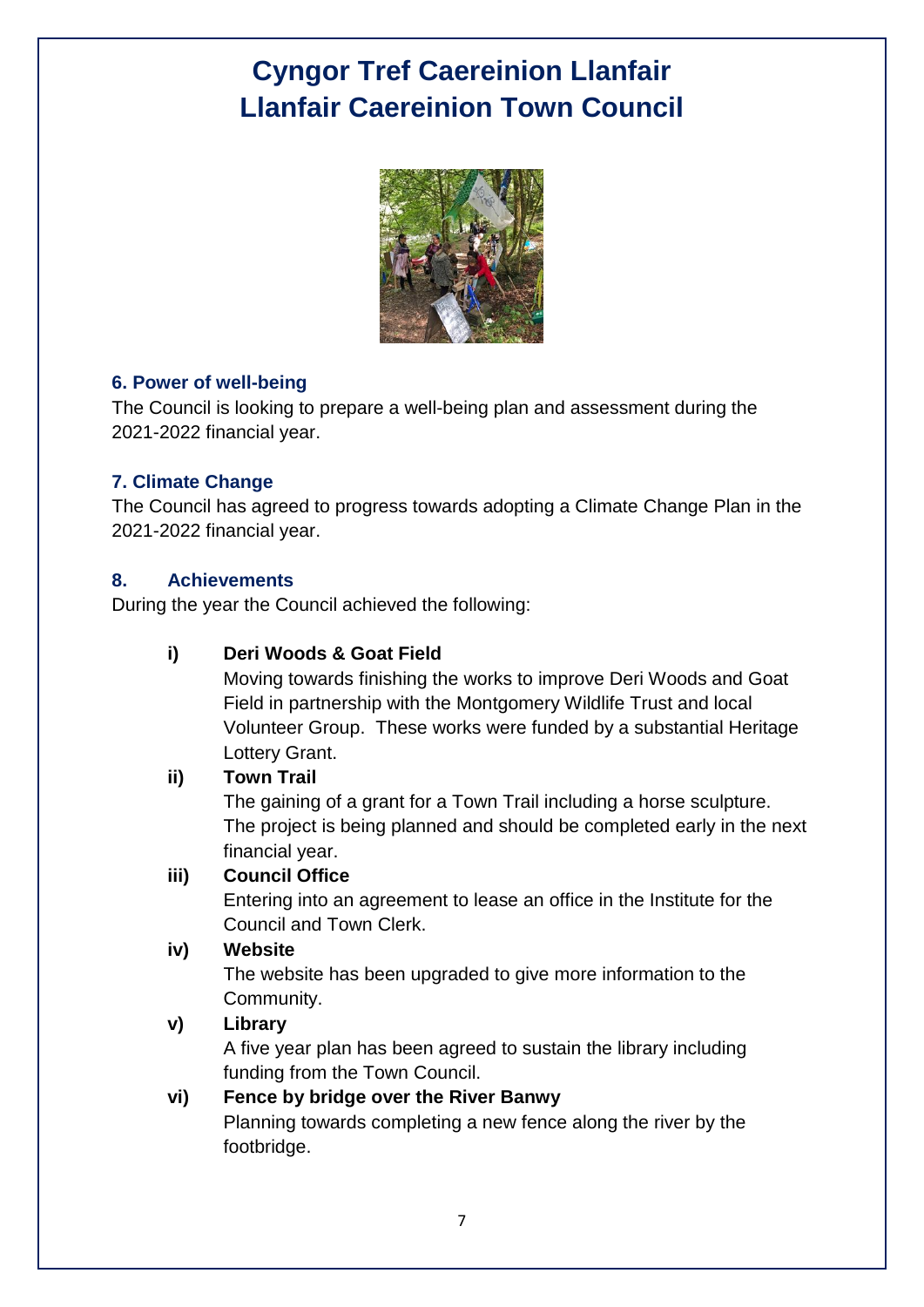### **vii) Appointment of a Town Clerk**

The appointment of a new Clerk from 1<sup>st</sup> March 2021 after a lengthy period without a Clerk's support.

#### **viii) War Memorial**

Refurbishment works to the war memorial were completed in the early part of the year.

#### **ix) Documents**

The Council has prepared and published the statutory and other documents on its website at [www.llanfairtowncouncil.co.uk](http://www.llanfairtowncouncil.co.uk/) This included a Health and Safety review.



### **9. Annual Return**

The Annual Return for the year to 31<sup>st</sup> March 2021 is set out on the Councils website at [www.llanfairtowncouncil.co.uk](http://www.llanfairtowncouncil.co.uk/) .

The Council has substantial funds at the year end and is planning a capital projects plan over the next 24 months whilst retaining a good level of reserves.

### **10. Llanfair Caereinion Town Plan**

The Council carried out a survey of residents views in 2018 and from this a Town Plan was to be formed. Work has started on the plan with a view to adopting same in the 2021-2022 financial year. The Deposit Draft Plan will be the subject of a final consultation.



### **11. COVID 19**

Like so many Communities at this time a help scheme for the elderly and vulnerable was put in place so that they could be supported locally during the pandemic.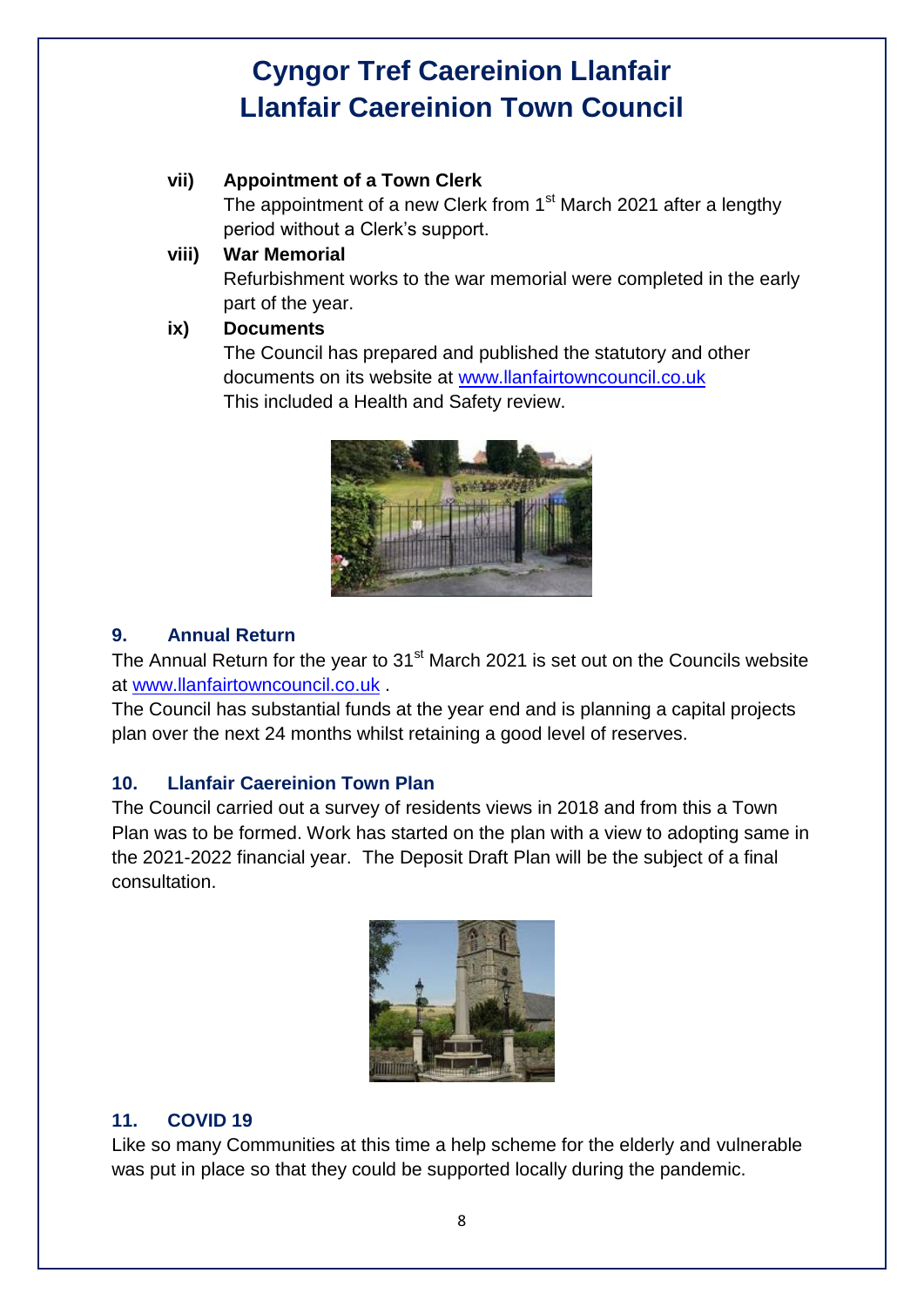

#### **12. Other things happening around the Town**

During the year other events of note were:

- a) The annual act of remembrance held in November was held by the Royal British Legion with the Council in attendance.
- b) Approval was given to funding for a 'Panto in the Park' for the Community as soon as the pandemic allows.

#### **13. Plans for 2021-2022**

During the next financial year the following projects are planned to be completed:

- i) Complete preparation of the Town Plan
- ii) Complete preparation of the Climate Change Plan
- iii) Complete preparation of the Well-being Plan
- iv) Complete preparation of a Tourism Plan
- v) Implement a management scheme for the Trusts
- vi) New lighting for St Marys Churchyard
- vii) Refurbishment of the High Street telephone box as an information point.
- viii) To complete a defibullator plan for Llanfair including provision of a defibullator in the telephone box at the top of Watergate Street.
- ix) Completion of the Town Trail
- x) Setting up of Volunteer Group with the Montgomeryshire Wildlife Trust and volunteers.
- xi) Introduction of a book-start event annually.
- xii) Introduction of Community Awards.
- xiii) New playground equipment.
- $xiv)$  Event plan for the Queens 70<sup>th</sup> year of her reign.
- xv) Implementation of a Committee system for the Council.
- xvi) The setting up of liaison with the Youth.
- xvii) The setting up of liaison with business.